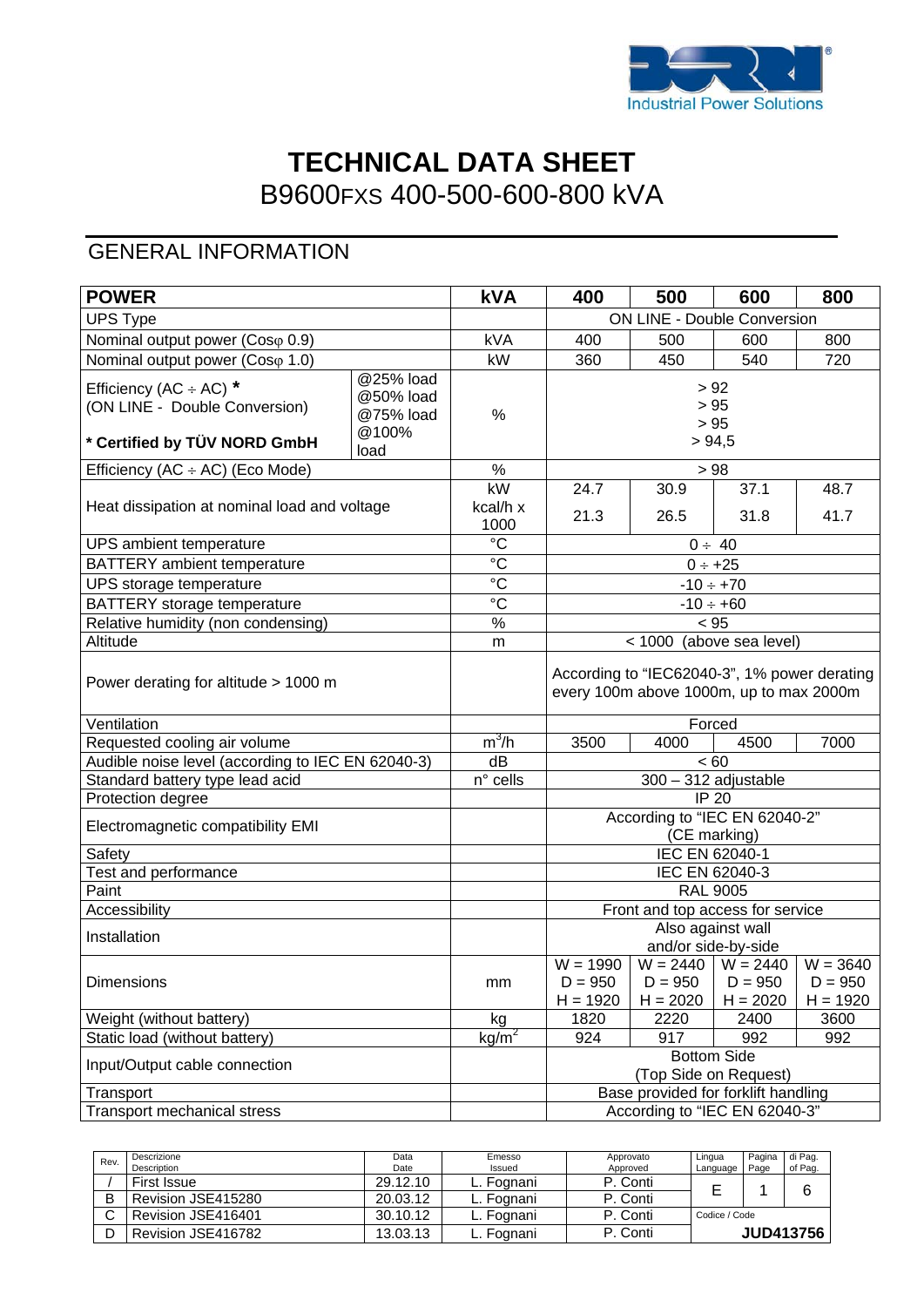

| Design Standards                  | "IEC EN 62040"<br>"ISO 9001:2008" - "ISO 14001"                               |
|-----------------------------------|-------------------------------------------------------------------------------|
| Free contact interface            | Standard to remotize the following contact:<br>EPO - MBCB - BCB - DIESEL MODE |
| Serial communication interface    | Standard: RS232 - USB<br>Optional: RS485 (Mod-Bus protocol)                   |
| Parallel configuration (optional) | Up to 5+1 (redundant parallel)<br>Up to 6 (power parallel)                    |

### BLOCK DIAGRAM



- 1. Input mains (separate for by-pass and rectifier)
- 2. Rectifier and battery charger
- 3. External battery
- 4. Inverter
- 5. Emergency line (by-pass) with optional backfeed contactor
- 6. Inverter (SSI) and by-pass (SSB) static switch

It is possible to install an external Manual Bypass, either in matching cubicle or in wall mounted box (bypass switch auxiliary contact must be connected to UPS related input port for status monitoring).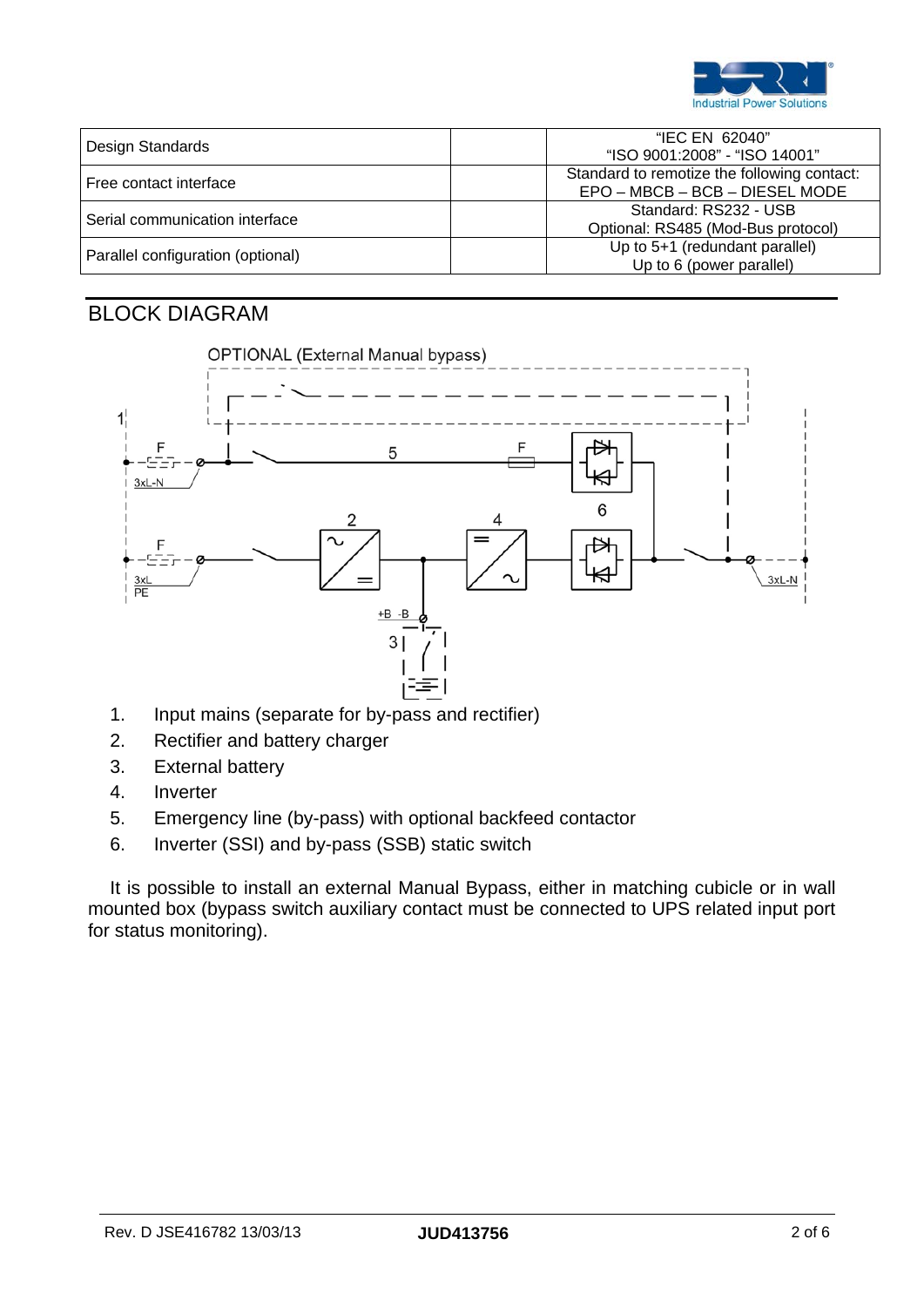

# UPS INPUT: RECTIFIER AND BATTERY CHARGER

| <b>POWER</b>                                       |            | <b>kVA</b> | 400                           | 500     | 600       | 800  |  |
|----------------------------------------------------|------------|------------|-------------------------------|---------|-----------|------|--|
| Input                                              |            |            | Triphase                      |         |           |      |  |
| Nominal input voltage                              |            | Vac        |                               | 400 VAC |           |      |  |
| Range                                              |            | %          |                               |         | $-20/+15$ |      |  |
| Input frequency                                    |            | Hz         | $50 - 60$                     |         |           |      |  |
| Range                                              |            |            | $\pm 5$ / $\pm 10$ adjustable |         |           |      |  |
| Input power factor                                 |            |            | > 0.99                        |         |           |      |  |
| Input current THD at nominal voltage               | @25% load  |            |                               |         | < 10      |      |  |
| and THDV < $0.5*$                                  | @50% load  | $\%$       | < 7                           |         |           |      |  |
|                                                    | @75% load  |            |                               |         | < 5       |      |  |
| * Certified by TÜV NORD GmbH                       | @100% load |            | $<$ 3                         |         |           |      |  |
| DC output voltage accuracy                         |            | %          | ±1                            |         |           |      |  |
| DC output voltage ripple                           |            | $%$ rms    |                               |         |           |      |  |
| Battery recharging characteristic                  |            |            | $\overline{IU}$ (DIN 41773)   |         |           |      |  |
| Maximum recharging current                         |            |            |                               |         |           |      |  |
| - at nominal load                                  |            | A          | 60                            | 80      | 80        | 120  |  |
| - with DCM function (max current)                  |            |            | 100                           | 100     | 100       | 200  |  |
| AC-DC converter type                               |            |            | PFC IGBT                      |         |           |      |  |
| Input protection                                   |            |            | Fuses                         |         |           |      |  |
| Nominal current absorbed from mains                |            | A          | 553                           | 686     | 830       | 1107 |  |
| (at nominal load and battery charged)              |            |            |                               |         |           |      |  |
| Maximum current absorbed from mains                |            |            |                               |         |           |      |  |
| (at nom. load, max. recharging current and nominal |            | A          | 624                           | 784     | 926       | 1247 |  |
| input voltage)                                     |            |            |                               |         |           |      |  |
| Sectable walk-in                                   |            | sec        | Sectable from 5" to 30"       |         |           |      |  |
| Sectable hold-off                                  |            | sec        | Sectable from 1" to 300"      |         |           |      |  |

## **BATTERY**

| <b>POWER</b>                                            | <b>kVA</b> | 400                                                  | 500 | 600  | 800  |
|---------------------------------------------------------|------------|------------------------------------------------------|-----|------|------|
| Type (standard) other on request                        |            | Lead Sealed<br>maintenance free                      |     |      |      |
| Number of Cells                                         |            | $300 - 312$ adjustable                               |     |      |      |
| Floating voltage at 25°C                                | Vdc        | 680 for 300 cells, 707 for 312 cells<br>(adjustable) |     |      |      |
| Minimum discharge voltage                               | Vdc        | 496 for 300 cells, 516 for 312 cells<br>(adjustable) |     |      |      |
| Inverter input power (at nominal Load)                  | kW         | 373                                                  | 467 | 560  | 747  |
| Inverter input current<br>(at nominal load-minimum Vdc) | A          | 753                                                  | 941 | 1129 | 1507 |
| Battery Protection (external to the UPS)                |            | Wall mounted fuse box on request                     |     |      |      |
| <b>Battery Test</b>                                     |            | Included as standard                                 |     |      |      |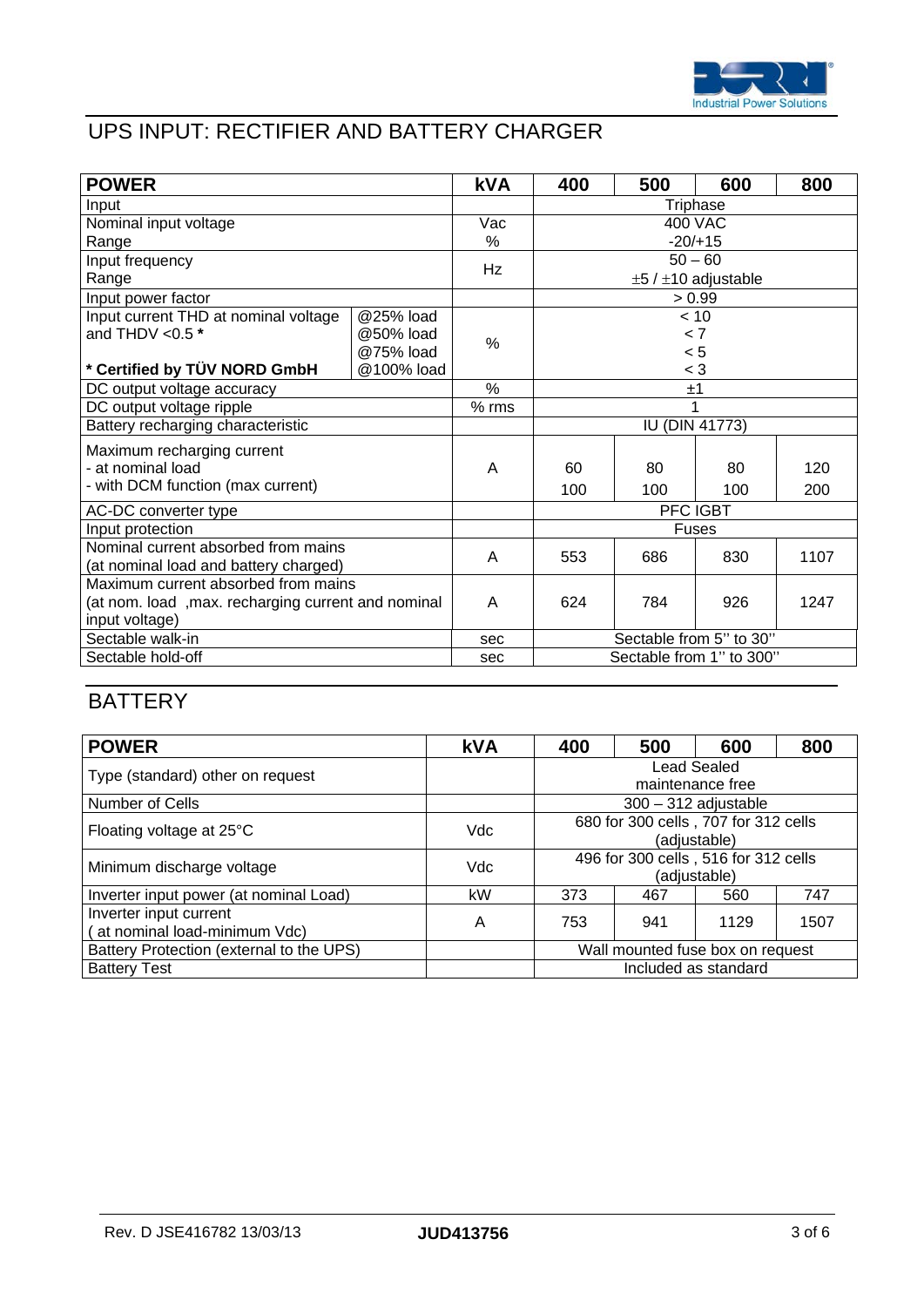

# UPS OUTPUT: INVERTER

| <b>POWER</b>                                  |            | <b>kVA</b> | 400                                  | 500              | 600                                              | 800  |
|-----------------------------------------------|------------|------------|--------------------------------------|------------------|--------------------------------------------------|------|
| Inverter Bridge                               |            |            | <b>IGBT</b><br>(High Frequency PWM.) |                  |                                                  |      |
| Nominal output power (Coso 0.9)               |            | <b>kVA</b> | 400                                  | 500              | 600                                              | 800  |
| Nominal output power (Coso 1.0)               |            | kW         | 360                                  | 450              | 540                                              | 720  |
|                                               | @25% load  |            |                                      |                  | > 92                                             |      |
|                                               | @50% load  | %          | > 96                                 |                  |                                                  |      |
| Efficiency ( $DC \div AC$ )                   | @75% load  |            | > 96                                 |                  |                                                  |      |
|                                               | @100% load |            | > 96                                 |                  |                                                  |      |
| Output                                        |            |            | Three-phase + Neutral                |                  |                                                  |      |
| Nominal Output Voltage (selectable)           |            | Vac        | 380-400-415                          |                  |                                                  |      |
| <b>Output Voltage Stability</b>               |            |            |                                      |                  |                                                  |      |
| - Static (Balanced Load)                      |            |            |                                      |                  | ±1                                               |      |
| - Static (Unbalanced Load)                    |            | %<br>$\%$  | $+2$                                 |                  |                                                  |      |
| - Dynamic (Step Load 20%÷ 100% ÷ 20%)         |            | $\%$       | ± 5                                  |                  |                                                  |      |
| - Output Volt. Recovery Time(after step load) |            | ms         |                                      |                  | < 20                                             |      |
| - IEC EN 62040-3                              |            |            |                                      | Class 1          |                                                  |      |
| Phase Angle Accuracy                          |            |            |                                      |                  |                                                  |      |
| - Balanced Load                               |            | $\circ$    | ± 1                                  |                  |                                                  |      |
| - 100% Unbalanced Load                        |            |            | ±1                                   |                  |                                                  |      |
| Output Frequency (selectable)                 |            | Hz         | $50 - 60$                            |                  |                                                  |      |
| <b>Output Frequency Stability</b>             |            |            |                                      |                  |                                                  |      |
| - Free Running Quartz Oscillator              |            | Hz         | ± 0,001                              |                  |                                                  |      |
| - Inverter Sync. with Mains                   |            | Hz         | $\pm 2$ (other on request)           |                  |                                                  |      |
| - Slew rate                                   |            | Hz/s       |                                      |                  |                                                  |      |
| Nominal Output Current (@ 400 Vac output)     |            |            |                                      |                  |                                                  |      |
| - Coso 0.9 (leading and lagging)              |            | A          | 580                                  | 724              | 870                                              | 1060 |
| - Coso 1 (purely resistive load)              |            |            | 521                                  | 652              | 783                                              | 1042 |
|                                               |            |            | 10 min                               | $>100\%125\%$    |                                                  |      |
| <b>Overload Capability</b>                    |            |            | 1 min                                | >125%150%        |                                                  |      |
|                                               |            |            | 10 <sub>s</sub>                      | 150%             |                                                  |      |
| <b>Short Circuit Current</b>                  |            | A          | 695                                  | 870              | 1044                                             | 1390 |
|                                               |            |            |                                      |                  |                                                  |      |
|                                               |            |            |                                      |                  | Elect. short circuit protection, current limited |      |
| <b>Short Circuit Characteristic</b>           |            |            |                                      | at above values. |                                                  |      |
|                                               |            |            | Automatic stop after 5 seconds       |                  |                                                  |      |
| Selectivity                                   |            |            | Within 1/2 cycle (Fuse gl 20% In)    |                  |                                                  |      |
| Output Waveform                               |            |            | Sinusoidal                           |                  |                                                  |      |
| <b>Output Harmonic Distortion</b>             |            |            |                                      |                  |                                                  |      |
| - Linear Load                                 |            |            | 1 >                                  |                  |                                                  |      |
| - Non Linear Load                             |            | $\%$       | < 5                                  |                  |                                                  |      |
| - IEC EN 62040-3                              |            |            |                                      |                  | Fully compliant                                  |      |
| Max Crest Factor without derating             |            |            |                                      | 3:1              |                                                  |      |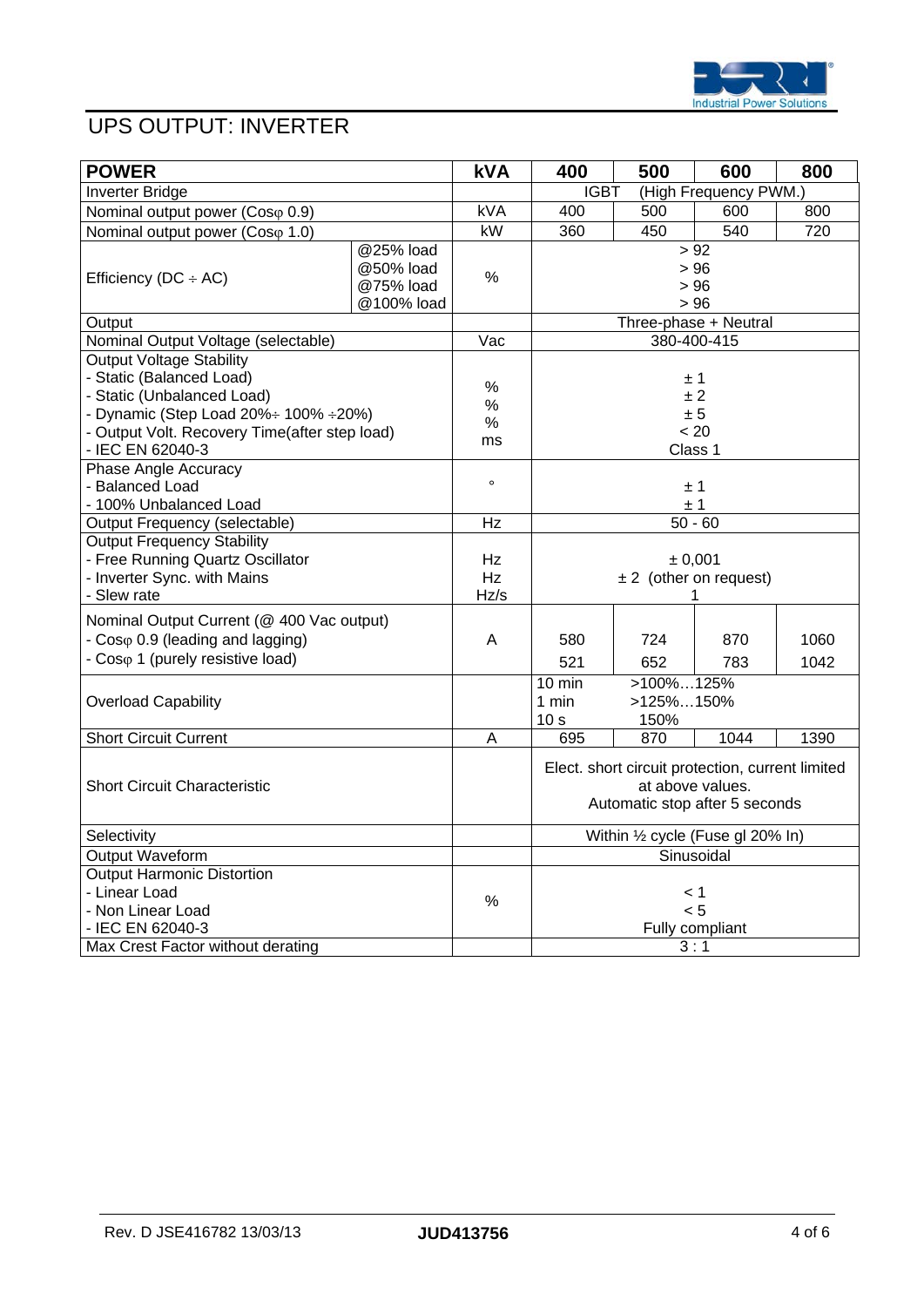

# UPS OUTPUT: BY PASS

| Automatic static by-pass                           |     | <b>Electronic Thyristor Switch</b>                                                                                |
|----------------------------------------------------|-----|-------------------------------------------------------------------------------------------------------------------|
| Protection                                         |     | <b>Fuses</b>                                                                                                      |
| <b>Bypass</b>                                      | Vac | Triphase + Neutral                                                                                                |
| Nominal Voltage (selectable)                       | Vac | 380-400-415                                                                                                       |
| Range                                              | %   | ±10                                                                                                               |
| Nominal Frequency (selectable)                     | Hz  | 50-60                                                                                                             |
| Range                                              | %   | $\pm$ (1÷5) $\pm$ 10 adjustable                                                                                   |
| Transfer mode                                      |     | Without break                                                                                                     |
| Transfer inverter $\rightarrow$ automatic bypass   |     | In case of :<br>- Static Switch test<br>- Inverter test<br>- Inverter not operating<br>- Battery end of discharge |
| Retransfer automatic bypass $\rightarrow$ inverter |     | - Automatic<br>- Block on bypass after 6 transfers within 2<br>minutes, reset by front panel                      |
| <b>Overload Capability</b>                         | %   | 150 Continuously<br>1000 For 1 Cycle                                                                              |
| Manual By-Pass                                     |     | Option (external):<br>- Electronically controlled<br>- No break                                                   |